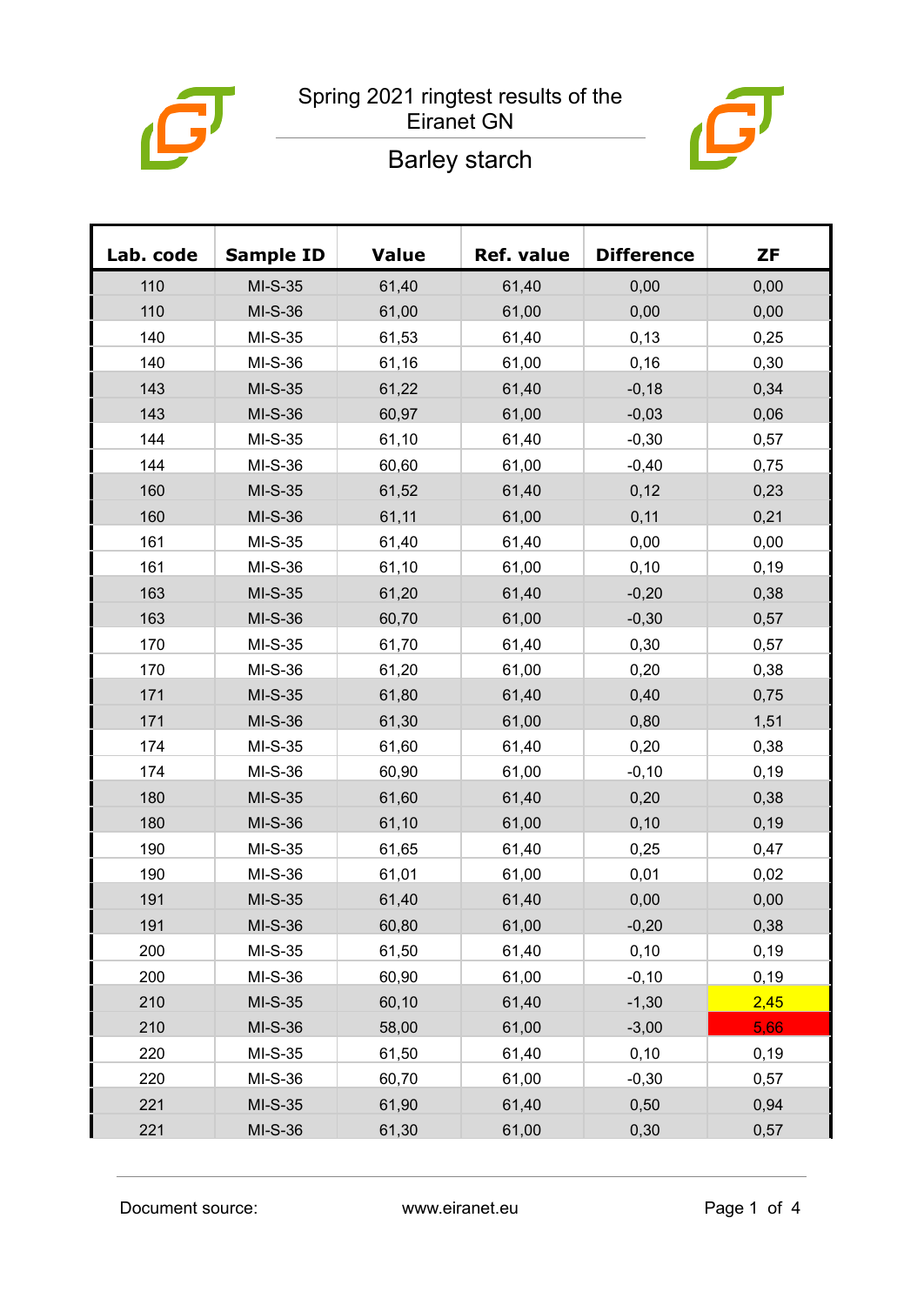#### Spring 2021 ringtest results of the Eiranet GN

## Barley starch



| 222 | $MI-S-35$ | 61,50 | 61,40 | 0, 10   | 0, 19 |
|-----|-----------|-------|-------|---------|-------|
| 222 | MI-S-36   | 61,10 | 61,00 | 0, 10   | 0, 19 |
| 230 | $MI-S-35$ | 61,60 | 61,40 | 0,20    | 0,38  |
| 230 | MI-S-36   | 60,80 | 61,40 | $-0,60$ | 1,13  |
| 255 | MI-S-35   | 61,40 | 61,40 | 0,00    | 0,00  |
| 255 | MI-S-36   | 60,80 | 61,00 | $-0,20$ | 0,38  |
| 261 | $MI-S-35$ | 61,58 | 61,40 | 0,18    | 0,34  |
| 261 | MI-S-36   | 60,87 | 61,00 | $-0,13$ | 0,25  |
| 270 | MI-S-35   | 61,30 | 61,40 | $-0,10$ | 0, 19 |
| 270 | MI-S-36   | 61,00 | 61,00 | 0,00    | 0,00  |
| 271 | $MI-S-35$ | 61,50 | 61,40 | 0,10    | 0,19  |
| 271 | MI-S-36   | 60,80 | 61,00 | $-0,20$ | 0,38  |
| 272 | $MI-S-35$ | 61,70 | 61,40 | 0,30    | 0,57  |
| 272 | MI-S-36   | 61,10 | 61,00 | 0,10    | 0,19  |
| 273 | $MI-S-35$ | 61,49 | 61,40 | 0,09    | 0,17  |
| 273 | MI-S-36   | 61,06 | 61,00 | 0,06    | 0,11  |
| 274 | MI-S-35   | 61,05 | 61,40 | $-0,35$ | 0,66  |
| 274 | MI-S-36   | 60,71 | 61,00 | $-0,29$ | 0,55  |
| 280 | MI-S-35   | 61,60 | 61,40 | 0,20    | 0,38  |
| 280 | MI-S-36   | 61,30 | 61,00 | 0,30    | 0,57  |
| 282 | $MI-S-35$ | 61,60 | 61,40 | 0,20    | 0,38  |
| 282 | MI-S-36   | 61,20 | 61,00 | 0,20    | 0,38  |
| 283 | $MI-S-35$ | 61,80 | 61,40 | 0,40    | 0,75  |
| 283 | MI-S-36   | 61,10 | 61,00 | 0, 10   | 0,19  |
| 284 | MI-S-35   | 61,60 | 61,40 | 0,20    | 0,38  |
| 284 | MI-S-36   | 61,40 | 61,00 | 0,40    | 0,75  |
| 290 | MI-S-35   | 61,80 | 61,40 | 0,40    | 0,75  |
| 290 | MI-S-36   | 61,20 | 61,00 | 0,20    | 0,38  |
| 291 | $MI-S-35$ | 61,90 | 61,40 | 0,50    | 0,94  |
| 291 | MI-S-36   | 61,30 | 61,00 | 0,30    | 0,57  |
| 293 | $MI-S-35$ | 61,20 | 61,40 | $-0,20$ | 0,38  |
| 293 | MI-S-36   | 60,60 | 61,00 | $-0,40$ | 0,75  |
| 300 | $MI-S-35$ | 60,90 | 61,40 | $-0,50$ | 0,94  |
| 300 | MI-S-36   | 60,40 | 61,00 | $-0,60$ | 1,13  |
| 310 | $MI-S-35$ | 61,60 | 61,40 | 0,20    | 0,38  |
| 310 | MI-S-36   | 61,20 | 61,00 | 0,20    | 0,38  |
|     |           |       |       |         |       |

Document source: www.eiranet.eu Page 2 of 4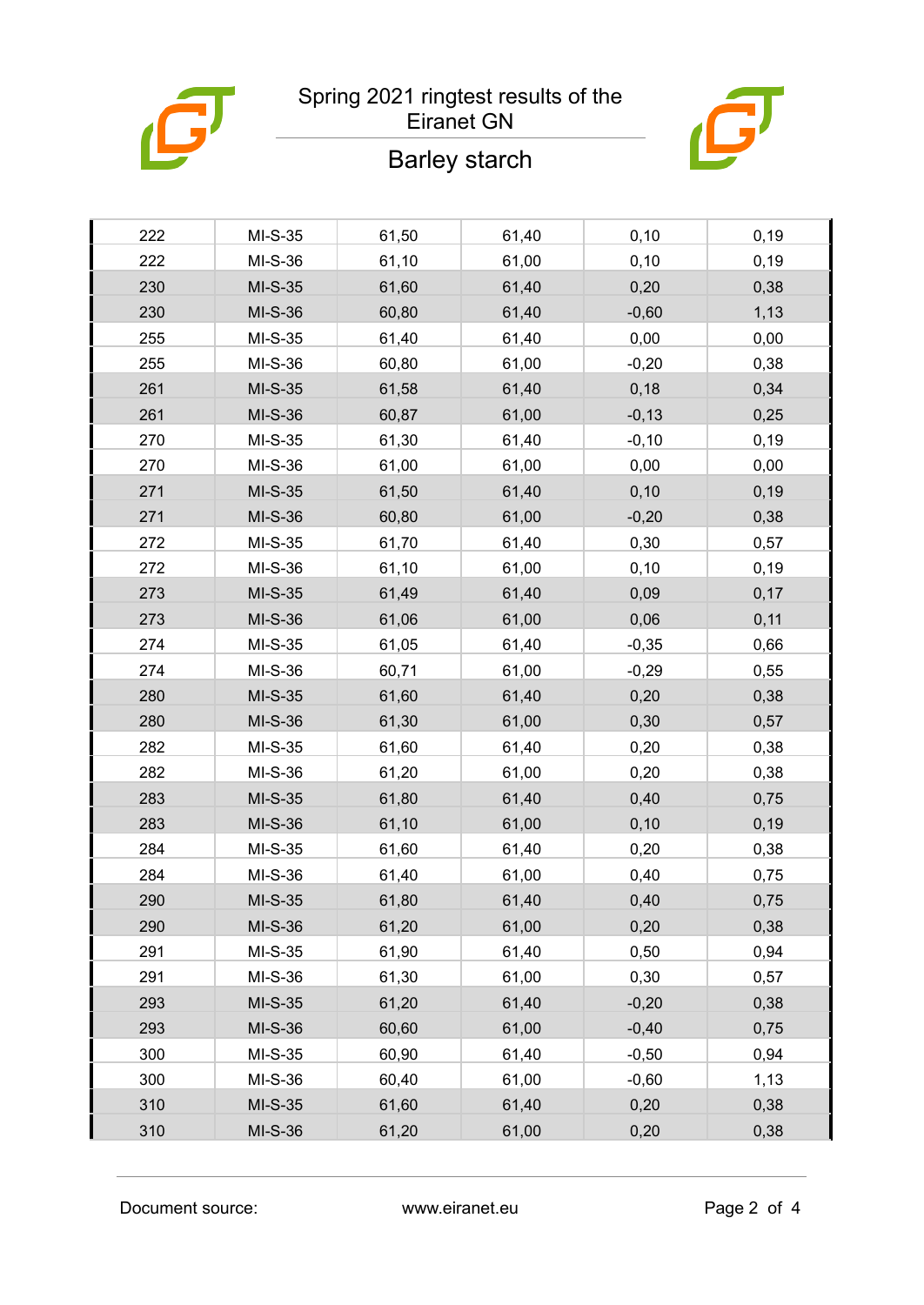#### Spring 2021 ringtest results of the Eiranet GN

## Barley starch



| 322<br>1,00<br>1,89<br>$MI-S-35$<br>62,40<br>61,40<br>322<br>61,00<br>MI-S-36<br>61,20<br>0,20<br>0,38<br>330<br>$MI-S-35$<br>61,80<br>61,40<br>0,40<br>0,75<br>330<br>$MI-S-36$<br>61,10<br>61,00<br>0, 10<br>0,19<br>331<br>$MI-S-35$<br>61,80<br>61,40<br>0,40<br>0,75<br>331<br>MI-S-36<br>61,40<br>61,00<br>0,40<br>0,75<br>340<br>$MI-S-35$<br>61,45<br>61,40<br>0,05<br>0,09<br>340<br>MI-S-36<br>60,95<br>61,00<br>$-0,05$<br>0,09<br>382<br>61,40<br>1,70<br>$MI-S-35$<br>62,30<br>0,90<br>382<br>MI-S-36<br>61,00<br>$-1,10$<br>2,08<br>59,90<br>405<br>$MI-S-35$<br>62,93<br>61,40<br>2,89<br>1,53<br>405<br>3,23<br>$MI-S-36$<br>62,71<br>61,00<br>1,71<br>430<br>$MI-S-35$<br>61,65<br>61,40<br>0,25<br>0,47<br>430<br>MI-S-36<br>61,13<br>61,00<br>0,13<br>0,25<br>440<br>$MI-S-35$<br>61,19<br>61,40<br>$-0,21$<br>0,39<br>440<br>MI-S-36<br>60,80<br>61,00<br>$-0,20$<br>0,37<br>450<br>0,60<br>$MI-S-35$<br>61,72<br>61,40<br>0,32<br>450<br>MI-S-36<br>61,06<br>61,00<br>0,06<br>0,11<br>480<br>$MI-S-35$<br>61,30<br>61,40<br>$-0,10$<br>0,19<br>480<br>61,00<br>$MI-S-36$<br>61,00<br>0,00<br>0,00<br>481<br>0,40<br>$MI-S-35$<br>61,80<br>61,40<br>0,75<br>481<br>MI-S-36<br>61,40<br>61,00<br>0,40<br>0,75<br>482<br>$MI-S-35$<br>61,50<br>61,40<br>0,10<br>0,19<br>482<br>MI-S-36<br>61,10<br>61,00<br>0, 10<br>0,19<br>483<br>$MI-S-35$<br>61,20<br>61,40<br>$-0,20$<br>0,38<br>483<br>MI-S-36<br>61,00<br>0,38<br>60,80<br>$-0,20$<br>490<br>MI-S-35<br>61,30<br>61,40<br>$-0,10$<br>0, 19<br>61,00<br>0, 19<br>490<br>MI-S-36<br>60,90<br>$-0, 10$<br>492<br>$MI-S-35$<br>61,50<br>61,40<br>0, 10<br>0, 19<br>492<br>61,00<br>MI-S-36<br>60,90<br>$-0,10$<br>0, 19<br>494<br>$MI-S-35$<br>61,80<br>61,40<br>0,40<br>0,75<br>60,90<br>61,00<br>494<br>MI-S-36<br>$-0, 10$<br>0, 19<br>0,00<br>0,00<br>495<br>$MI-S-35$<br>61,40<br>61,40<br>0,38<br>495<br>MI-S-36<br>60,80<br>61,00<br>$-0,20$<br>61,60<br>500<br>MI-S-35<br>61,40<br>0,20<br>0,38<br>500<br>60,80<br>61,00<br>$-0,20$<br>MI-S-36<br>0,38 |  |  |  |
|-------------------------------------------------------------------------------------------------------------------------------------------------------------------------------------------------------------------------------------------------------------------------------------------------------------------------------------------------------------------------------------------------------------------------------------------------------------------------------------------------------------------------------------------------------------------------------------------------------------------------------------------------------------------------------------------------------------------------------------------------------------------------------------------------------------------------------------------------------------------------------------------------------------------------------------------------------------------------------------------------------------------------------------------------------------------------------------------------------------------------------------------------------------------------------------------------------------------------------------------------------------------------------------------------------------------------------------------------------------------------------------------------------------------------------------------------------------------------------------------------------------------------------------------------------------------------------------------------------------------------------------------------------------------------------------------------------------------------------------------------------------------------------------------------------------------------------------------------------------------------------------------------------------------------------------------------------------------------------------------------------------------------------------|--|--|--|
|                                                                                                                                                                                                                                                                                                                                                                                                                                                                                                                                                                                                                                                                                                                                                                                                                                                                                                                                                                                                                                                                                                                                                                                                                                                                                                                                                                                                                                                                                                                                                                                                                                                                                                                                                                                                                                                                                                                                                                                                                                     |  |  |  |
|                                                                                                                                                                                                                                                                                                                                                                                                                                                                                                                                                                                                                                                                                                                                                                                                                                                                                                                                                                                                                                                                                                                                                                                                                                                                                                                                                                                                                                                                                                                                                                                                                                                                                                                                                                                                                                                                                                                                                                                                                                     |  |  |  |
|                                                                                                                                                                                                                                                                                                                                                                                                                                                                                                                                                                                                                                                                                                                                                                                                                                                                                                                                                                                                                                                                                                                                                                                                                                                                                                                                                                                                                                                                                                                                                                                                                                                                                                                                                                                                                                                                                                                                                                                                                                     |  |  |  |
|                                                                                                                                                                                                                                                                                                                                                                                                                                                                                                                                                                                                                                                                                                                                                                                                                                                                                                                                                                                                                                                                                                                                                                                                                                                                                                                                                                                                                                                                                                                                                                                                                                                                                                                                                                                                                                                                                                                                                                                                                                     |  |  |  |
|                                                                                                                                                                                                                                                                                                                                                                                                                                                                                                                                                                                                                                                                                                                                                                                                                                                                                                                                                                                                                                                                                                                                                                                                                                                                                                                                                                                                                                                                                                                                                                                                                                                                                                                                                                                                                                                                                                                                                                                                                                     |  |  |  |
|                                                                                                                                                                                                                                                                                                                                                                                                                                                                                                                                                                                                                                                                                                                                                                                                                                                                                                                                                                                                                                                                                                                                                                                                                                                                                                                                                                                                                                                                                                                                                                                                                                                                                                                                                                                                                                                                                                                                                                                                                                     |  |  |  |
|                                                                                                                                                                                                                                                                                                                                                                                                                                                                                                                                                                                                                                                                                                                                                                                                                                                                                                                                                                                                                                                                                                                                                                                                                                                                                                                                                                                                                                                                                                                                                                                                                                                                                                                                                                                                                                                                                                                                                                                                                                     |  |  |  |
|                                                                                                                                                                                                                                                                                                                                                                                                                                                                                                                                                                                                                                                                                                                                                                                                                                                                                                                                                                                                                                                                                                                                                                                                                                                                                                                                                                                                                                                                                                                                                                                                                                                                                                                                                                                                                                                                                                                                                                                                                                     |  |  |  |
|                                                                                                                                                                                                                                                                                                                                                                                                                                                                                                                                                                                                                                                                                                                                                                                                                                                                                                                                                                                                                                                                                                                                                                                                                                                                                                                                                                                                                                                                                                                                                                                                                                                                                                                                                                                                                                                                                                                                                                                                                                     |  |  |  |
|                                                                                                                                                                                                                                                                                                                                                                                                                                                                                                                                                                                                                                                                                                                                                                                                                                                                                                                                                                                                                                                                                                                                                                                                                                                                                                                                                                                                                                                                                                                                                                                                                                                                                                                                                                                                                                                                                                                                                                                                                                     |  |  |  |
|                                                                                                                                                                                                                                                                                                                                                                                                                                                                                                                                                                                                                                                                                                                                                                                                                                                                                                                                                                                                                                                                                                                                                                                                                                                                                                                                                                                                                                                                                                                                                                                                                                                                                                                                                                                                                                                                                                                                                                                                                                     |  |  |  |
|                                                                                                                                                                                                                                                                                                                                                                                                                                                                                                                                                                                                                                                                                                                                                                                                                                                                                                                                                                                                                                                                                                                                                                                                                                                                                                                                                                                                                                                                                                                                                                                                                                                                                                                                                                                                                                                                                                                                                                                                                                     |  |  |  |
|                                                                                                                                                                                                                                                                                                                                                                                                                                                                                                                                                                                                                                                                                                                                                                                                                                                                                                                                                                                                                                                                                                                                                                                                                                                                                                                                                                                                                                                                                                                                                                                                                                                                                                                                                                                                                                                                                                                                                                                                                                     |  |  |  |
|                                                                                                                                                                                                                                                                                                                                                                                                                                                                                                                                                                                                                                                                                                                                                                                                                                                                                                                                                                                                                                                                                                                                                                                                                                                                                                                                                                                                                                                                                                                                                                                                                                                                                                                                                                                                                                                                                                                                                                                                                                     |  |  |  |
|                                                                                                                                                                                                                                                                                                                                                                                                                                                                                                                                                                                                                                                                                                                                                                                                                                                                                                                                                                                                                                                                                                                                                                                                                                                                                                                                                                                                                                                                                                                                                                                                                                                                                                                                                                                                                                                                                                                                                                                                                                     |  |  |  |
|                                                                                                                                                                                                                                                                                                                                                                                                                                                                                                                                                                                                                                                                                                                                                                                                                                                                                                                                                                                                                                                                                                                                                                                                                                                                                                                                                                                                                                                                                                                                                                                                                                                                                                                                                                                                                                                                                                                                                                                                                                     |  |  |  |
|                                                                                                                                                                                                                                                                                                                                                                                                                                                                                                                                                                                                                                                                                                                                                                                                                                                                                                                                                                                                                                                                                                                                                                                                                                                                                                                                                                                                                                                                                                                                                                                                                                                                                                                                                                                                                                                                                                                                                                                                                                     |  |  |  |
|                                                                                                                                                                                                                                                                                                                                                                                                                                                                                                                                                                                                                                                                                                                                                                                                                                                                                                                                                                                                                                                                                                                                                                                                                                                                                                                                                                                                                                                                                                                                                                                                                                                                                                                                                                                                                                                                                                                                                                                                                                     |  |  |  |
|                                                                                                                                                                                                                                                                                                                                                                                                                                                                                                                                                                                                                                                                                                                                                                                                                                                                                                                                                                                                                                                                                                                                                                                                                                                                                                                                                                                                                                                                                                                                                                                                                                                                                                                                                                                                                                                                                                                                                                                                                                     |  |  |  |
|                                                                                                                                                                                                                                                                                                                                                                                                                                                                                                                                                                                                                                                                                                                                                                                                                                                                                                                                                                                                                                                                                                                                                                                                                                                                                                                                                                                                                                                                                                                                                                                                                                                                                                                                                                                                                                                                                                                                                                                                                                     |  |  |  |
|                                                                                                                                                                                                                                                                                                                                                                                                                                                                                                                                                                                                                                                                                                                                                                                                                                                                                                                                                                                                                                                                                                                                                                                                                                                                                                                                                                                                                                                                                                                                                                                                                                                                                                                                                                                                                                                                                                                                                                                                                                     |  |  |  |
|                                                                                                                                                                                                                                                                                                                                                                                                                                                                                                                                                                                                                                                                                                                                                                                                                                                                                                                                                                                                                                                                                                                                                                                                                                                                                                                                                                                                                                                                                                                                                                                                                                                                                                                                                                                                                                                                                                                                                                                                                                     |  |  |  |
|                                                                                                                                                                                                                                                                                                                                                                                                                                                                                                                                                                                                                                                                                                                                                                                                                                                                                                                                                                                                                                                                                                                                                                                                                                                                                                                                                                                                                                                                                                                                                                                                                                                                                                                                                                                                                                                                                                                                                                                                                                     |  |  |  |
|                                                                                                                                                                                                                                                                                                                                                                                                                                                                                                                                                                                                                                                                                                                                                                                                                                                                                                                                                                                                                                                                                                                                                                                                                                                                                                                                                                                                                                                                                                                                                                                                                                                                                                                                                                                                                                                                                                                                                                                                                                     |  |  |  |
|                                                                                                                                                                                                                                                                                                                                                                                                                                                                                                                                                                                                                                                                                                                                                                                                                                                                                                                                                                                                                                                                                                                                                                                                                                                                                                                                                                                                                                                                                                                                                                                                                                                                                                                                                                                                                                                                                                                                                                                                                                     |  |  |  |
|                                                                                                                                                                                                                                                                                                                                                                                                                                                                                                                                                                                                                                                                                                                                                                                                                                                                                                                                                                                                                                                                                                                                                                                                                                                                                                                                                                                                                                                                                                                                                                                                                                                                                                                                                                                                                                                                                                                                                                                                                                     |  |  |  |
|                                                                                                                                                                                                                                                                                                                                                                                                                                                                                                                                                                                                                                                                                                                                                                                                                                                                                                                                                                                                                                                                                                                                                                                                                                                                                                                                                                                                                                                                                                                                                                                                                                                                                                                                                                                                                                                                                                                                                                                                                                     |  |  |  |
|                                                                                                                                                                                                                                                                                                                                                                                                                                                                                                                                                                                                                                                                                                                                                                                                                                                                                                                                                                                                                                                                                                                                                                                                                                                                                                                                                                                                                                                                                                                                                                                                                                                                                                                                                                                                                                                                                                                                                                                                                                     |  |  |  |
|                                                                                                                                                                                                                                                                                                                                                                                                                                                                                                                                                                                                                                                                                                                                                                                                                                                                                                                                                                                                                                                                                                                                                                                                                                                                                                                                                                                                                                                                                                                                                                                                                                                                                                                                                                                                                                                                                                                                                                                                                                     |  |  |  |
|                                                                                                                                                                                                                                                                                                                                                                                                                                                                                                                                                                                                                                                                                                                                                                                                                                                                                                                                                                                                                                                                                                                                                                                                                                                                                                                                                                                                                                                                                                                                                                                                                                                                                                                                                                                                                                                                                                                                                                                                                                     |  |  |  |
|                                                                                                                                                                                                                                                                                                                                                                                                                                                                                                                                                                                                                                                                                                                                                                                                                                                                                                                                                                                                                                                                                                                                                                                                                                                                                                                                                                                                                                                                                                                                                                                                                                                                                                                                                                                                                                                                                                                                                                                                                                     |  |  |  |
|                                                                                                                                                                                                                                                                                                                                                                                                                                                                                                                                                                                                                                                                                                                                                                                                                                                                                                                                                                                                                                                                                                                                                                                                                                                                                                                                                                                                                                                                                                                                                                                                                                                                                                                                                                                                                                                                                                                                                                                                                                     |  |  |  |
|                                                                                                                                                                                                                                                                                                                                                                                                                                                                                                                                                                                                                                                                                                                                                                                                                                                                                                                                                                                                                                                                                                                                                                                                                                                                                                                                                                                                                                                                                                                                                                                                                                                                                                                                                                                                                                                                                                                                                                                                                                     |  |  |  |
|                                                                                                                                                                                                                                                                                                                                                                                                                                                                                                                                                                                                                                                                                                                                                                                                                                                                                                                                                                                                                                                                                                                                                                                                                                                                                                                                                                                                                                                                                                                                                                                                                                                                                                                                                                                                                                                                                                                                                                                                                                     |  |  |  |
|                                                                                                                                                                                                                                                                                                                                                                                                                                                                                                                                                                                                                                                                                                                                                                                                                                                                                                                                                                                                                                                                                                                                                                                                                                                                                                                                                                                                                                                                                                                                                                                                                                                                                                                                                                                                                                                                                                                                                                                                                                     |  |  |  |
|                                                                                                                                                                                                                                                                                                                                                                                                                                                                                                                                                                                                                                                                                                                                                                                                                                                                                                                                                                                                                                                                                                                                                                                                                                                                                                                                                                                                                                                                                                                                                                                                                                                                                                                                                                                                                                                                                                                                                                                                                                     |  |  |  |

Document source: www.eiranet.eu Page 3 of 4